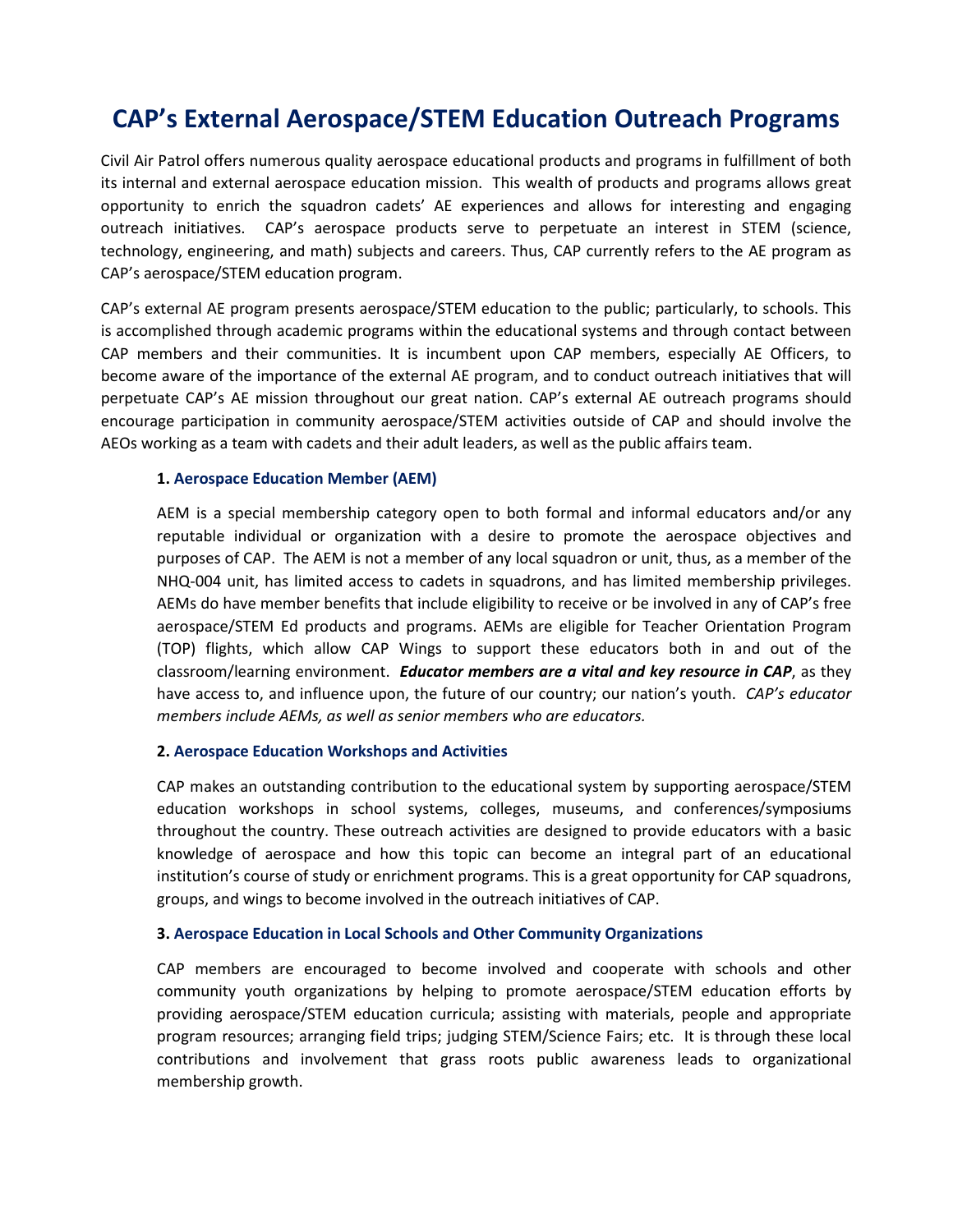### *Outreach*

*verb*

a: to surpass in reach

*noun*

a: an effort to bring services or information to people where they live or spend time

#### **Aerospace Education Outreach Goals…**

#### *CAP's goal should be to support the external AE programs by whatever means possible.*

This element asserts that it is the responsibility of all senior members; not just unit AEOs, to promote aerospace/STEM education within CAP and out in communities. Making this element a priority of CAP's service to communities should be a team effort; *Together Each Achieves More*. Coordinating school visits (to talk with students, educators and school administrators), school presentations, and civic organization presentations ensure a professional image of CAP is being projected. Many people across the country are unaware of Civil Air Patrol's existence and the availability of myriad aerospace/STEM education opportunities for students and cadets. We need to work to improve the visibility of CAP in communities.

The CAP AE Program is continuing its long tradition of supporting youth development programs to prepare young people for exciting STEM careers. Addressing current needs of educators, as well as needs of CAP cadets and the nation's students in formal and informal settings, is a priority for the CAP AE team by assisting in preparing young adults, as well as the general population, to take their place in the technological, global aerospace society in which we live. Competition for highly qualified, technical talent will continue to intensify to keep pace with technological innovation. To meet the challenge, educators and community leaders must rapidly develop and implement robust and flexible aerospace/STEM education curriculum, often with limited funding. Fortunately, CAP/AE recognizes the need for a specialized future workforce and has invested in dynamic academic programs to assist in this national challenge. CAP's K-12 aerospace/STEM education offerings, aligned with national academic standards, are promulgated via textbooks, thematic units, visual aids, STEM Kits, special programs, and *your help*.... AE supports existing curriculum requirements.... AE supports real-world learning.... AE supports programs involving peer coaching, peer tutoring, group learning, and mentoring…. These outreach examples exemplify the fulfillment of this element.

It is realized that it is often a daunting task for one to simply reach out and make contact with "strangers." Thus, the CAP NHQ AE Outreach Coordinator, Lt Col Michael Castania, offers a number of *Aerospace Education Outreach Strategies* that have worked well for him in the NJ Wing. Not every region, wing, or squadron share the same resources, opportunities, and/or difficulties, so each person is encouraged to share their own successful strategies that will make the effort less intimidating to others. In addition, besides sharing some successful strategies of Lt Col Castania's and of others, it is hoped that new initiatives will be identified and implemented in order to continue to build on successful *Aerospace Education Outreach Strategies.*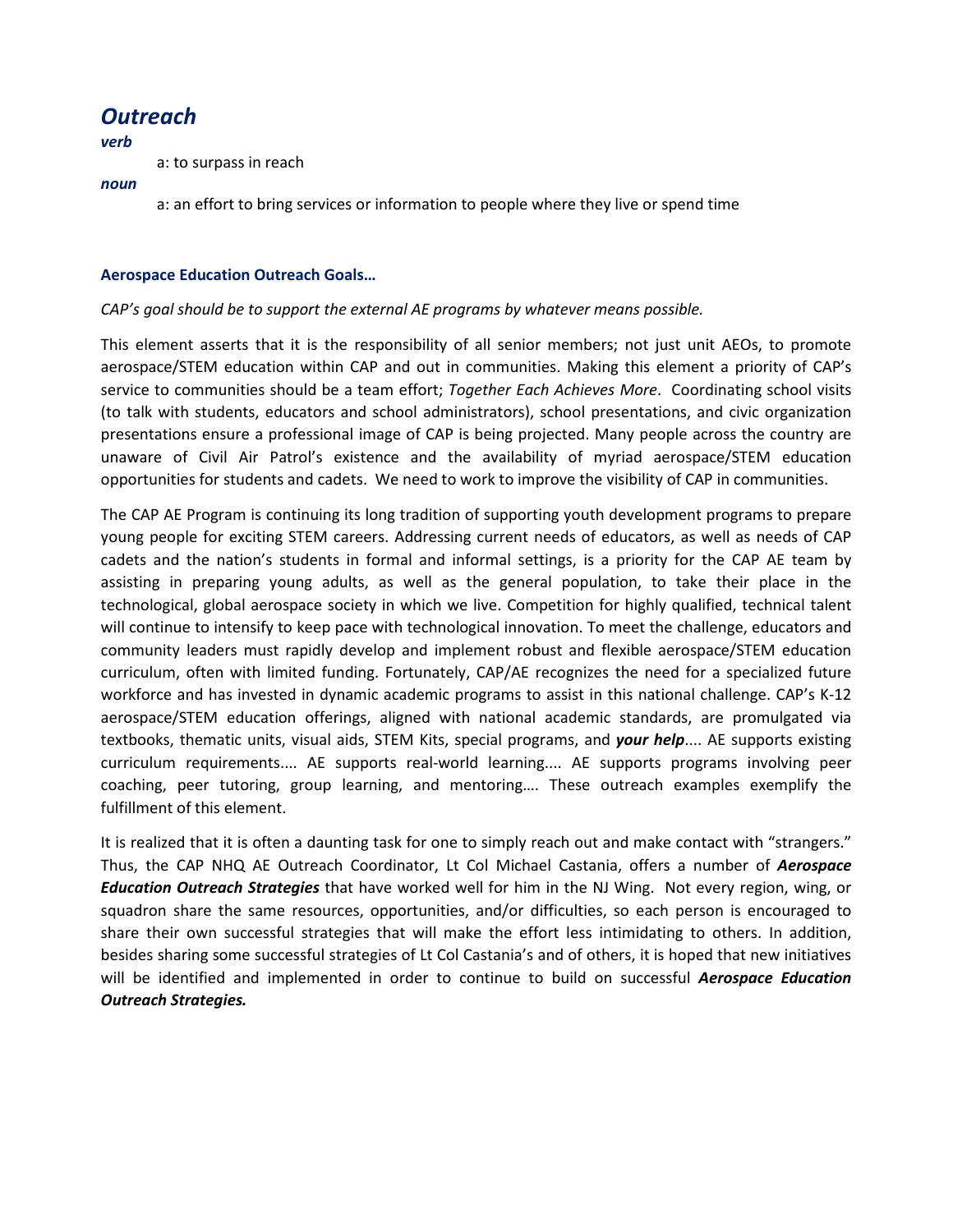# **Aerospace Education Outreach Strategies**

### **~ Lt Col Michael Castania, CAP NHQ Outreach Coordinator**

### **Find Who's Out There**

**Google** *"Aviation Groups"* **in your Region to see who would be willing to offer assistance… You may have manufacturers, businesses, and/or organizations in your area; resources will vary state by state. Some general organizational examples are listed and hyperlinked below:**

[Academy of Model Aeronautics \(AMA\)](http://www.modelaircraft.org/) [Air Force Association \(AFA\)](https://www.afa.org/home) [American Institute of Aeronautics & Astronautics \(AIAA\)](https://www.aiaa.org/)  [American Astronomical Society \(AAS\)](https://aas.org/)  [American Meteor Society \(AMS\)](https://www.amsmeteors.org/home.html) [Astronomical Society of the Pacific \(ASP\)](https://www.astrosociety.org/) [Aircraft Owners & Pilots Association \(AOPA\)](https://www.aopa.org/) [Experimental Aircraft Association \(EAA\)](https://www.eaa.org/eaa) [Federal Aviation Administration \(FAA\)](https://www.faa.gov/) [Flight Safety Foundation \(FSF\)](https://flightsafety.org/) [General Aviation Manufacturers Association \(GAMA\)](https://gama.aero/) [Institute of Electrical & Electronics Engineers \(IEEE\)](https://www.ieee.org/index.html) [National Association of Rocketry \(NAR\)](https://www.nar.org/) [Ninety-Nines](https://www.ninety-nines.org/) Soaring Society [of America \(SSA\)](http://www.ssa.org/) [Women in Aviation International \(WAI\)](https://www.wai.org/) [Women's Soaring Pilots Association \(WSPA\)](http://www.womensoaring.org/) **Connect with Educational Groups/Organizations**

**This list will also vary from state to state. Who are the educational power brokers in your state, county, district who can assist in promoting our Aerospace Education Member Program?**

State PTO/PTA Groups

State School Board Association Conventions/Conferences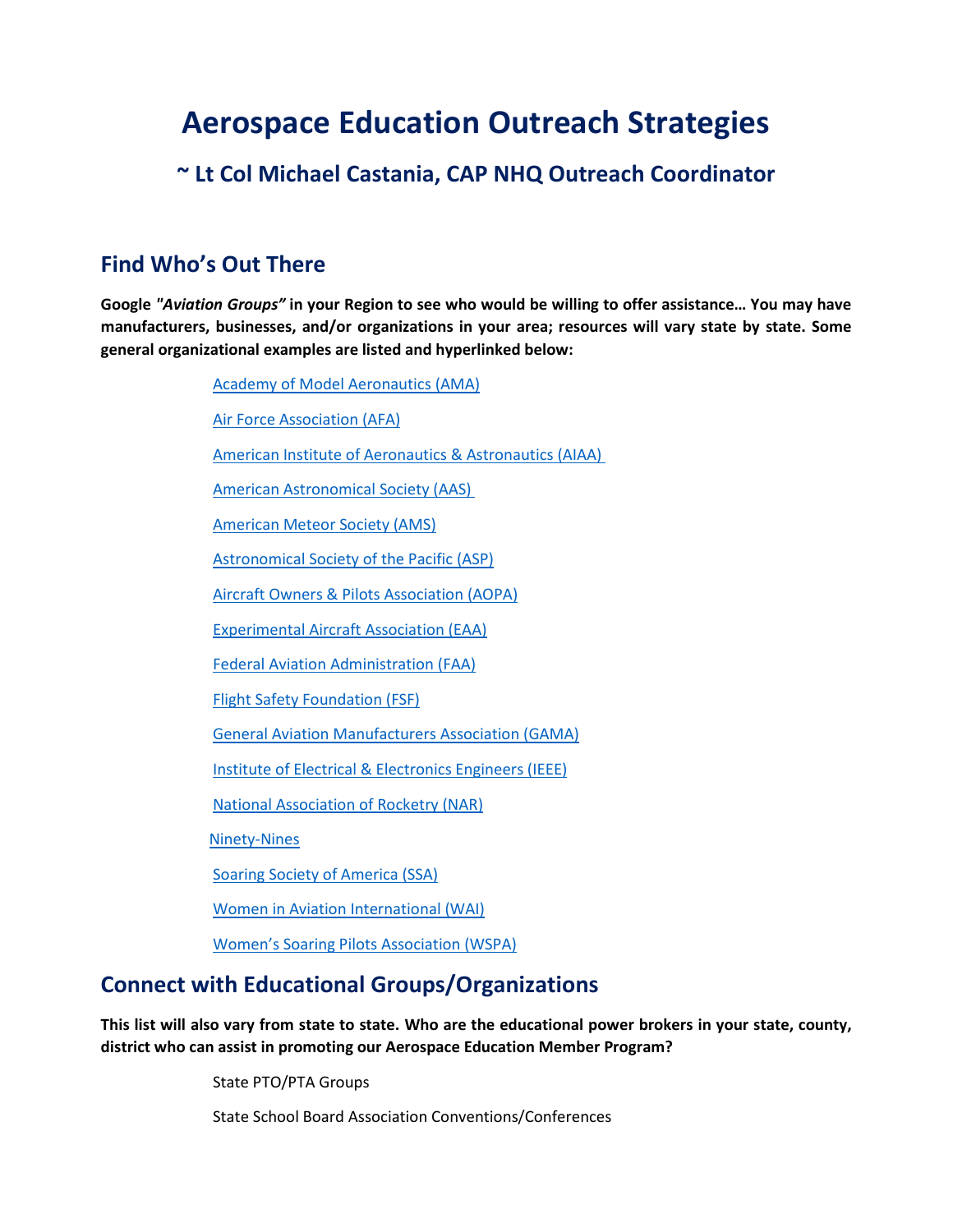State School Administrators/Business Administrator Conventions/Conferences State Teachers Association Conventions/Conferences State Principals and Supervisors Associations/Conferences State Gifted & Talented Education Programs Charter School Associations/Conferences Parochial School Association/Diocese Home School Associations/Conferences

### **Plan Cooperative Learning with AFJROTC Programs**

**Share the wealth… AFJROTC instructor membership in our AEM program is free. Collaboration between our two groups could bring about surprising joint ventures. We are not in competition with each other, but complement each other's organizations well. This is a win/win scenario.**

### **Use Social Media**

**In today's world, social media has become an essential ingredient in our daily needs. Use social media to promote aerospace education activities to strengthen public understanding. Be sure to use your cadets' expertise in this area while reaching out to others. Always be professional and positive in all postings.**

YouTube Facebook **Twitter** Podcasts Webinars AEO & AEM eNewsletters via Constant Contact or similar media

### **Notify News Media**

**Mass media shapes and influences public awareness. Get the word out; preach the gospel of aerospace education to the masses. Let folks know what's going on in your Region, Wing, or Squadron.**

| <b>Broadcast television</b>                                                              |
|------------------------------------------------------------------------------------------|
| Cable Television (Community Access)                                                      |
| Radio                                                                                    |
| <b>Newspapers</b>                                                                        |
| Create and distribute a dedicated AE color tri-fold AEM brochure promoting your programs |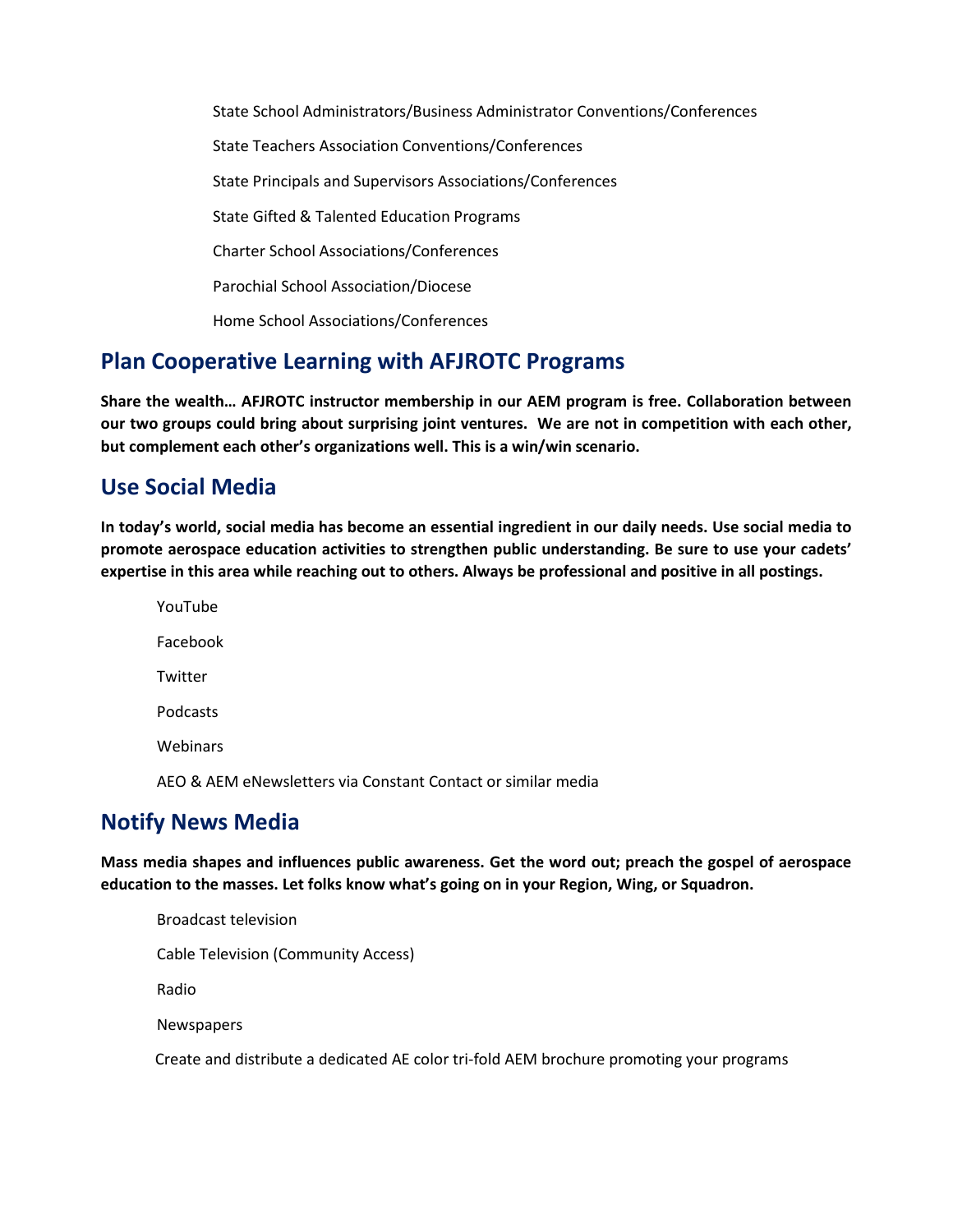## **Create CAP/AE Displays in Malls, Shopping Centers, Libraries, Community Centers, and Other Public Locations**

**Visibility is the key to recruiting… many of the above would LOVE to provide room for some type of aerospace education display. Invest a little money in a nice stand-up banner. Ensure you have a sample of all the AE materials to display.** 

## **Stress a Stronger Cooperative Relationship Between Your AEO and AEM Programs/Schools**

**Visit classrooms/talk to students… Invite them to community outreach activities…**

#### **Create AEM Workshops/Activities**

**New AEMs are often overwhelmed with the volumes of available educational materials. Show educators and youth leaders ways to incorporate aerospace education materials and STEM kits into their curriculum by conducting a short workshop- with refreshments!**

### **Take Part in Local Aviation/School Career Days**

## **Take Part in STEM Fairs/Competitions Held at Local Schools, Colleges, and Civic Organizations**

### **Partner with EAA's Young Eagle Flights**

Offer aviation-related workshops prior to actual flights

Bring your Microsoft X Flight Simulators; let the children fly them

Make sure all know that CAP cadet flights are registered as EAA flights so cadets can take advantage of the free EAA membership and benefits for a stronger alliance

### **Team Up with a Local AMA RC Flying Club's Open House**

Bring your Real Flight RC Simulators

BTW, AMA membership is free to cadets and offers scholarships

#### **Partner with a Local NAR Club**

**Clubs often times offer safe launch sites in addition to valuable assistance from knowledgeable members.**

### **Partner with local Observatories and Astronomy Groups/Organizations…**

**Clubs offer training and guidance from experienced observers and may even provide help conduct "Star Parties!"**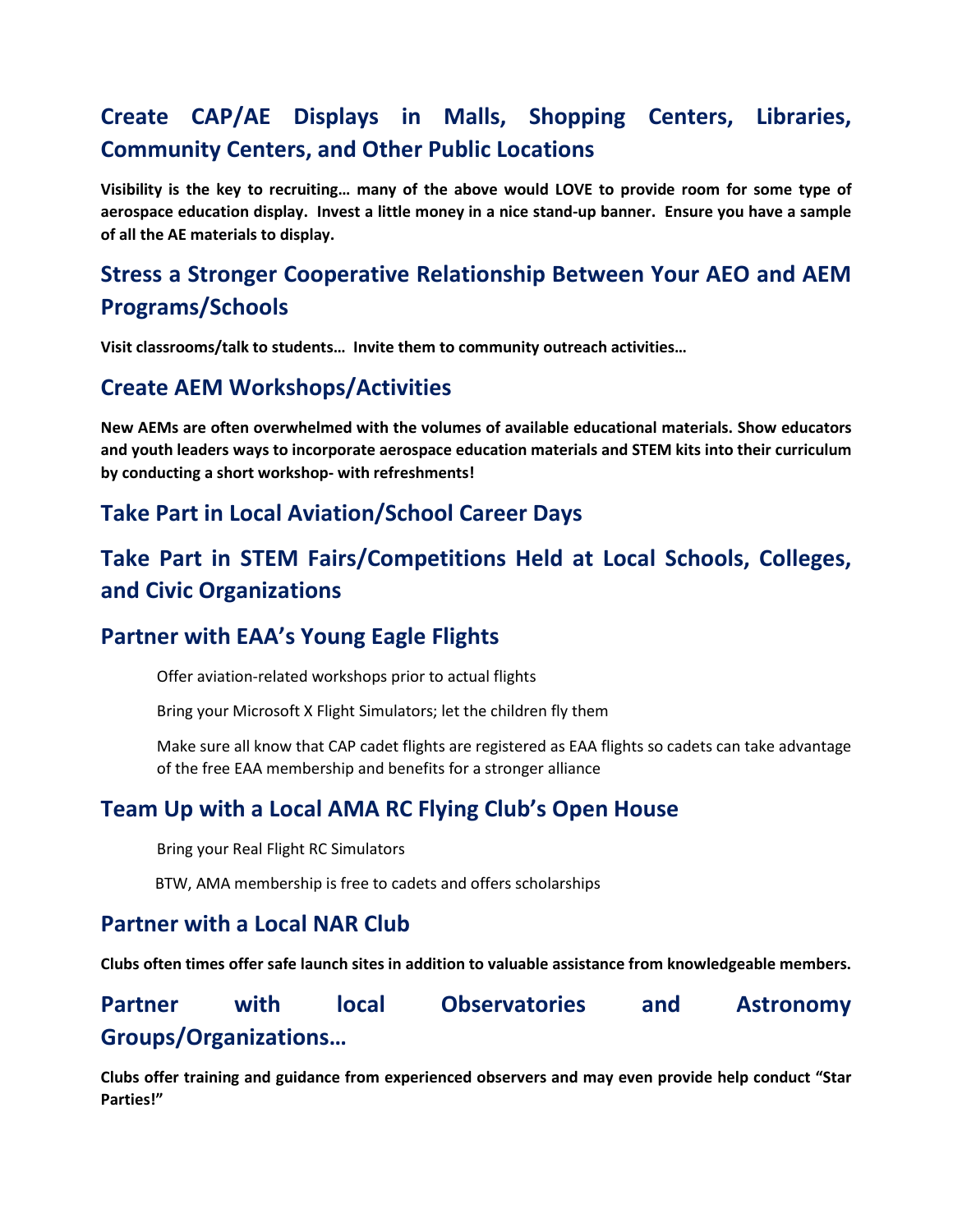## **Promote CAP Emergency Service Capabilities to Local Airport Flying Clubs/FBOs**

**Don't neglect your various local first responder organizations.**

#### **Take Part in Local Airport Emergency Disaster Drills**

### **Promote CAP Activities/Programs to State Aviation Hall of Fame and Aviation/Science Related Museums**

#### **Reach Out to Your State's Inner City Youth Organizations**

**These young people are the ones most often overlooked. Bring your STEM Kits!**

#### **Promote CAP Within Veteran Service Organizations**

VFW

American Legion

#### **Work with Military Installations**

**Bring STEM programs to the children of our active duty military personnel via Saturday morning base library STEM workshops. You might find that the facility library may be willing to supply the STEM kits.**

## **Join in on Local Airport and Military Bases Open Houses, Air Shows or Aviation Days**

**CAP displays of static aircraft go a long way to attract interest.** 

Arrange to have a CAP Booth to promote aviation

Bring your STEM Kits

### **Work with Local Airports & Flight Schools' Summer Aero Camps**

**Offer to lend a hand and participate alongside them.**

#### **Reach Out to Community-Based Youth Groups**

**Become a BSA Aviation Merit Badge Counselor as it opens the door to CAP programs. Show how CAP can complement their organization.** 

Cub Scouts BSA Troops